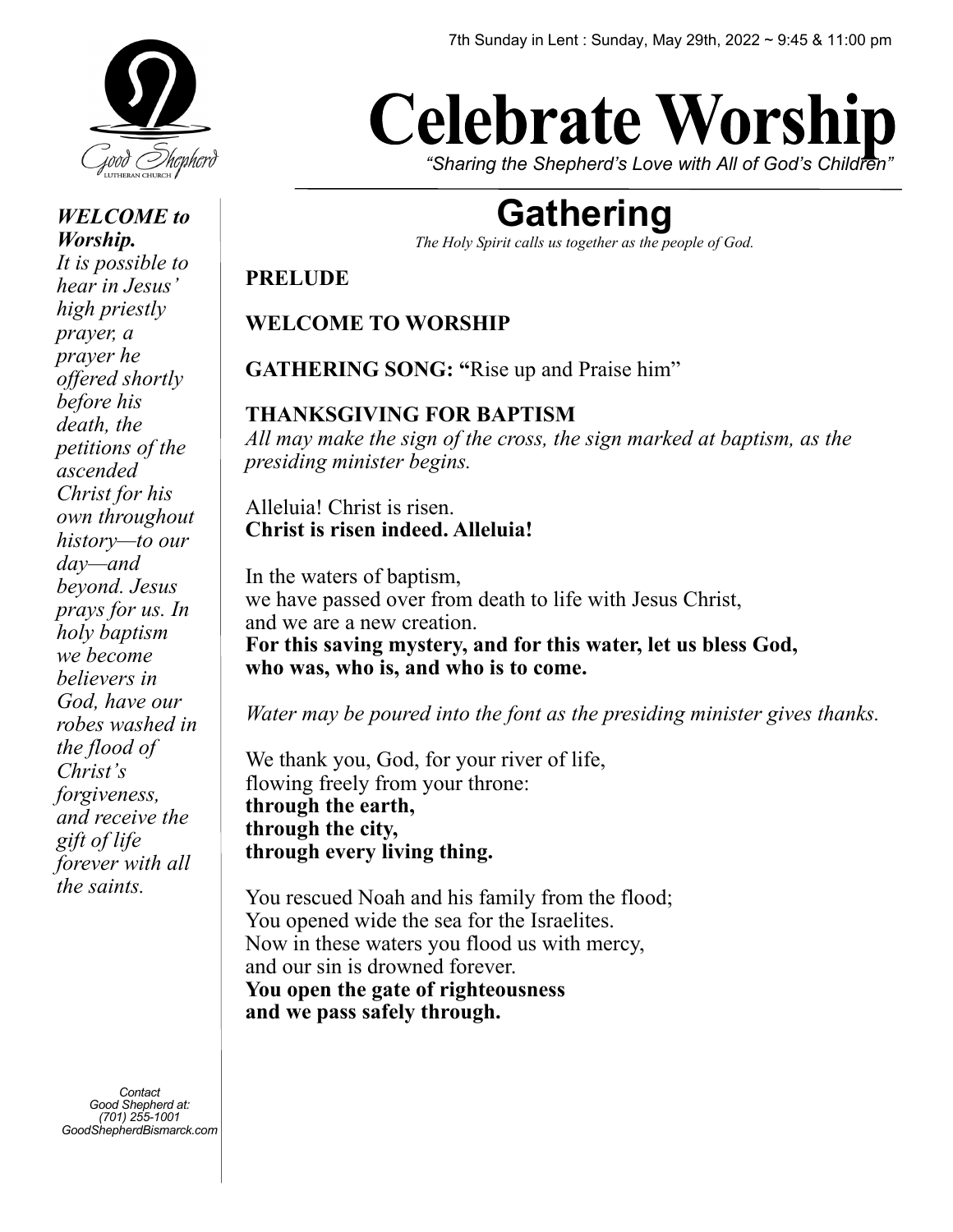#### Good Shepherd Lutheran Church Worship Schedule

**WORSHIP NOTES**: Thank you for spending this time in worship!

Children are always welcome to be part of worship, and the nursery is available if necessary.

Please take The Other Page home with you, check out www.GoodShepherd Bismarck.com, or download the GSLC  $APP$  — it is available for iPhone and Android Smartphones.

Good Shepherd Lutheran Church is located on the corner of Washington St. and Divide Ave.

*Contact Good Shepherd at: (701) 255-1001 GoodShepherdBismarck.com*

In Jesus Christ, you calm and trouble the waters. You nourish us and enclose us in safety. You call us forth and send us out. **In lush and barren places, you are with us. You have become our salvation.** 

Now breathe upon this water and awaken your church once more. **Claim us again as your beloved and holy people. Quench our thirst; cleanse our hearts; wipe away every tear.** 

To you, our Beginning and our End, our Shepherd and Lamb, be honor, glory, praise, and thanksgiving, now and forever. **Amen.**

# **PRAYER OF THE DAY**

O God, form the minds of your faithful people into your one will. Make us love what you command and desire what you promise, that, amid all the changes of this world, our hearts may be fixed where true joy is found, your Son, Jesus Christ our Lord, who lives and reigns with you and the Holy Spirit, one God, now and forever. **Amen**

**SONG OF PRAISE:** "All Who Are Thirsty."

# **Word**

*God speaks to us in scripture reading, preaching, and song.* 

### **CHILDRENS MESSAGE**

### **FIRST READING: Acts 16:16-34**

*Those who had enslaved a girl and used her powers to tell fortunes threw Paul and Silas into jail for ordering the spirit to come out of her and consequently ruining their business. In prison, Paul and Silas bring the good news of the gospel to the jailer and his family.* 

<sup>16</sup>One day, as we were going to the place of prayer, we met a slave-girl who had a spirit of divination and brought her owners a great deal of money by fortune-telling. <sup>17</sup>While she followed Paul and us, she would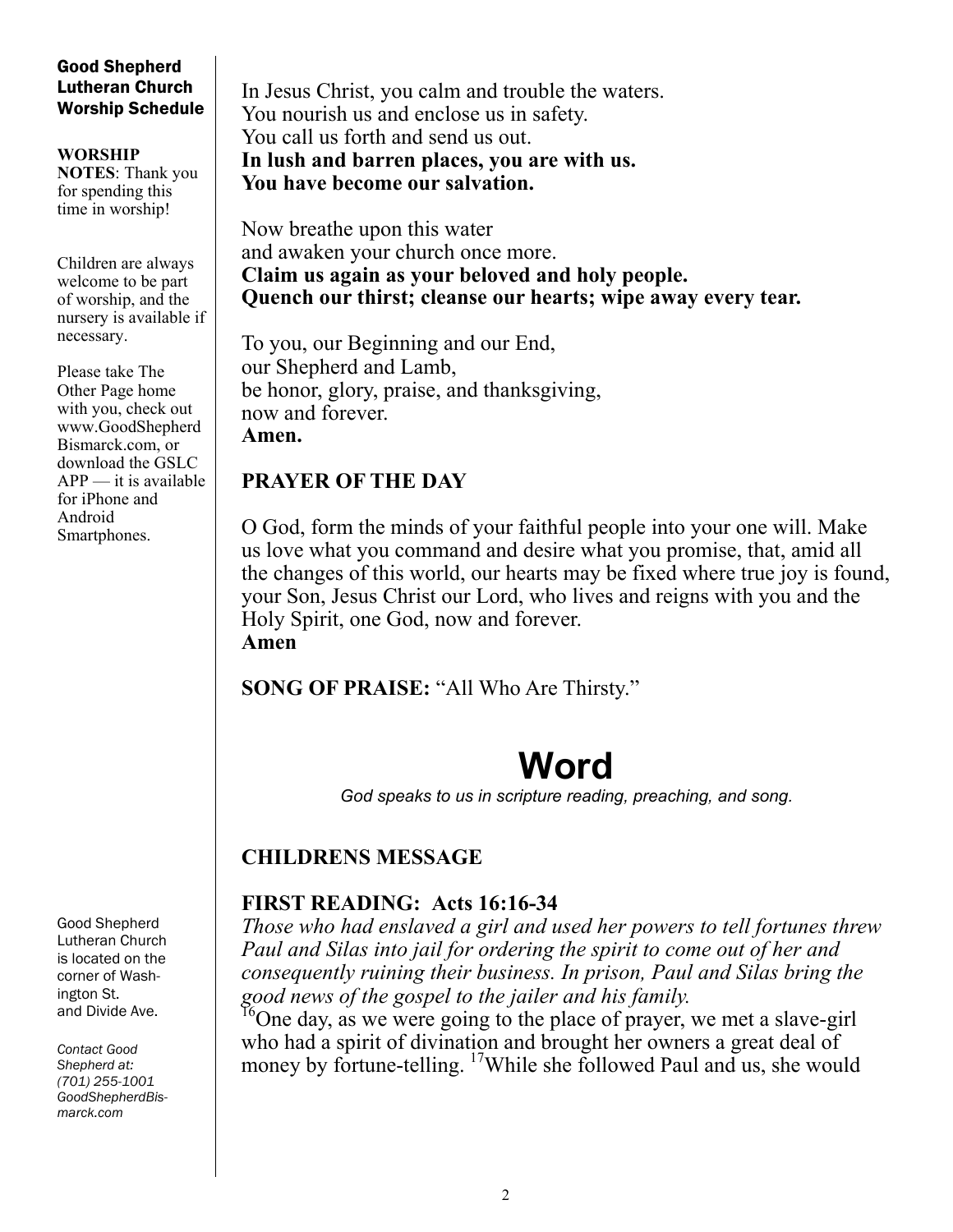cry out, "These men are slaves of the Most High God, who proclaim to you a way of salvation." <sup>18</sup>She kept doing this for many days. But Paul, very much annoyed, turned and said to the spirit, "I order you in the name of Jesus Christ to come out of her." And it came out that very hour.

 $^{19}$ But when her owners saw that their hope of making money was gone, they seized Paul and Silas and dragged them into the marketplace before the authorities.  $^{20}$ When they had brought them before the magistrates, they said, "These men are disturbing our city; they are Jews  $21$  and are advocating customs that are not lawful for us as Romans to adopt or observe."<sup>22</sup>The crowd joined in attacking them, and the magistrates had them stripped of their clothing and ordered them to be beaten with rods. <sup>23</sup>After they had given them a severe flogging, they threw them into prison and ordered the jailer to keep them securely.  $^{24}$ Following these instructions, he put them in the innermost cell and fastened their feet in the stocks.

 $^{25}$ About midnight Paul and Silas were praying and singing hymns to God, and the prisoners were listening to them.  $^{26}$ Suddenly there was an earthquake, so violent that the foundations of the prison were shaken; and immediately all the doors were opened and everyone's chains were unfastened.<sup>27</sup>When the jailer woke up and saw the prison doors wide open, he drew his sword and was about to kill himself, since he supposed that the prisoners had escaped.  $^{28}$ But Paul shouted in a loud voice, "Do not harm yourself, for we are all here."<sup>29</sup>The jailer called for lights, and rushing in, he fell down trembling before Paul and Silas.  $30$ Then he brought them outside and said, "Sirs, what must I do to be saved?"  $31$ They answered, "Believe on the Lord Jesus, and you will be saved, you and your household." <sup>32</sup>They spoke the word of the Lord to him and to all who were in his house. <sup>33</sup>At the same hour of the night he took them and washed their wounds; then he and his entire family were baptized without delay. <sup>34</sup>He brought them up into the house and set food before them; and he and his entire household rejoiced that he had become a believer in God.

The word of the Lord. **Thanks be to God.**

#### Thank you for your ministry today!

All rights reserved. Used by permission. All Words & Music re-printed by permission. All Rights Reserved. CCLI # 1164925. OneLicense.net #A-710780. CVLI License #502354650. SundaysandSeasons.com. Augsburg Fortress Annual Liturgies License 26440

Worship questions or conversations contact: Peder Gulleson at

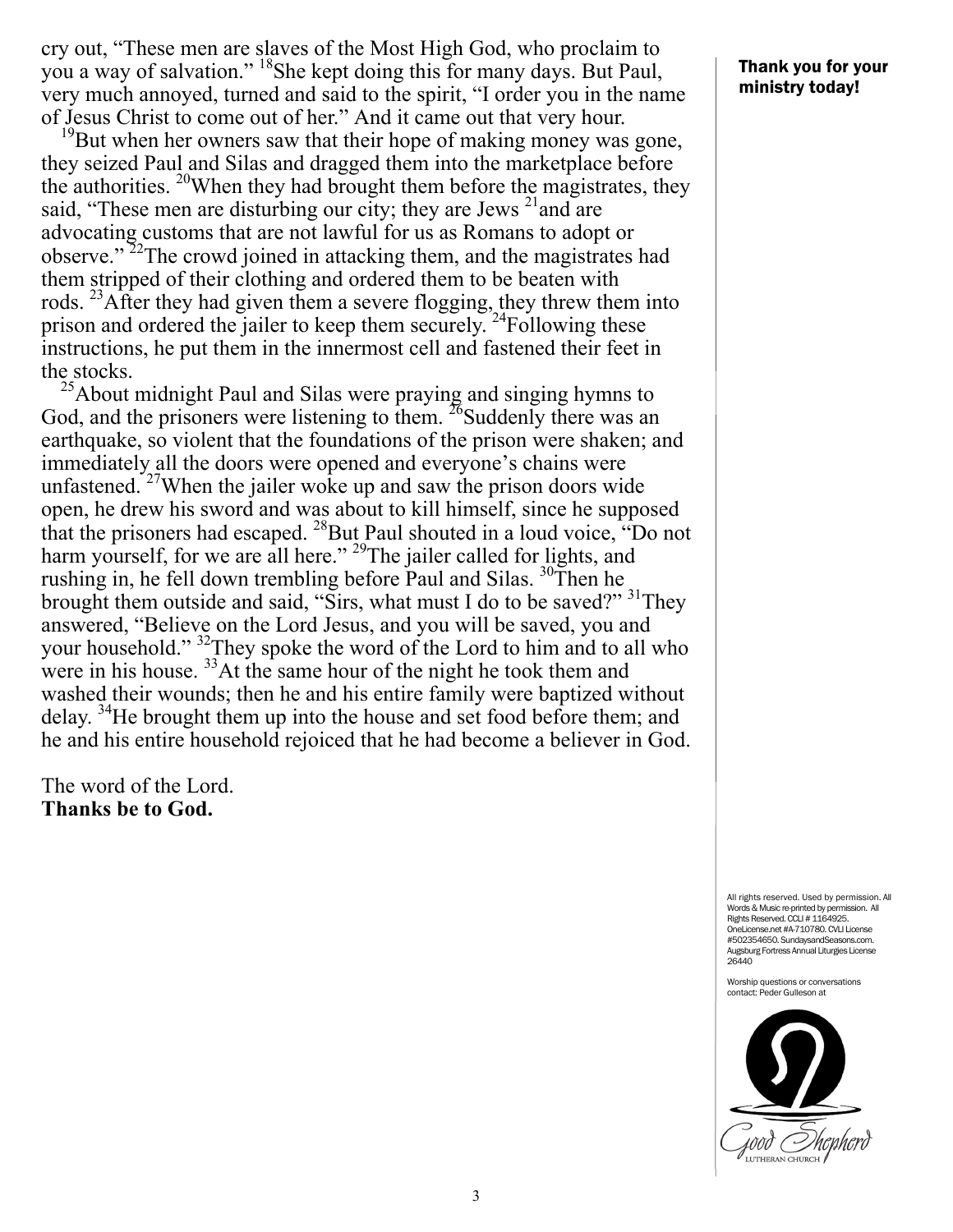# **PSALM 97**

Good Shepherd Lutheran Church Worship Schedule

*Rejoice in the Lord, you righteous. (Ps. 97:12)* The Lord reigns; let the earth rejoice; let the multitude of the isles be glad.

**Clouds and darkness surround the Lord,**

 **righteousness and justice are the foundations of God's throne.** <sup>3</sup>  ${}^{3}$ Fire goes before the Lord,

burning up enemies on every side.

# **Lightnings light up the world;**

 **the earth sees and trembles.** 5 The mountains melt like wax

before the Lord of all the earth.

#### 6 **The heavens declare your righteousness, O Lord, and all the peoples see your glory.** <sup>7</sup>

Confounded be all who worship carved images and delight in false gods!

Bow down before the Lord, all you gods.

**Zion hears and is glad, and the cities of Judah rejoice, because of your judgments, O Lord.** <sup>9</sup>

 ${}^{9}$ For you are the Lord, most high over all the earth;

you are exalted far above all gods. 10**You who love the Lord, hate evil!**

 **God guards the lives of the saints and rescues them from the hand of the wicked.**

<sup>11</sup>Light dawns for the righteous,

 and joy for the honest of heart. 12**Rejoice in the Lord, you righteous, and give thanks to God's holy name.**

# **SECOND READING: Revelation 22:12-14, 16-17, 20-21**

*The ascended Christ, hidden from our sight, promises to come again. We eagerly pray, "Come, Lord Jesus," with all who respond to this invitation.* 

<sup>12</sup>"See, I am coming soon; my reward is with me, to repay according to everyone's work. <sup>13</sup>I am the Alpha and the Omega, the first and the last, the beginning and the end."

<sup>14</sup>Blessed are those who wash their robes, so that they will have the right to the tree of life and may enter the city by the gates.<br><sup>16.</sup>It is I, Jesus, who sent my angel to you with this testimony for the

churches. I am the root and the descendant of David, the bright morning star."

 $17$ The Spirit and the bride say, "Come."

And let everyone who hears say, "Come."

And let everyone who is thirsty come.

Let anyone who wishes take the water of life as a gift.<br><sup>20</sup>The one who testifies to these things says, "Surely I am coming soon."

Good Shepherd Lutheran Church is located on the corner of Washington St. and Divide Ave.

*Contact Good Shepherd at: (701) 255-1001 GoodShepherdBismarck.com*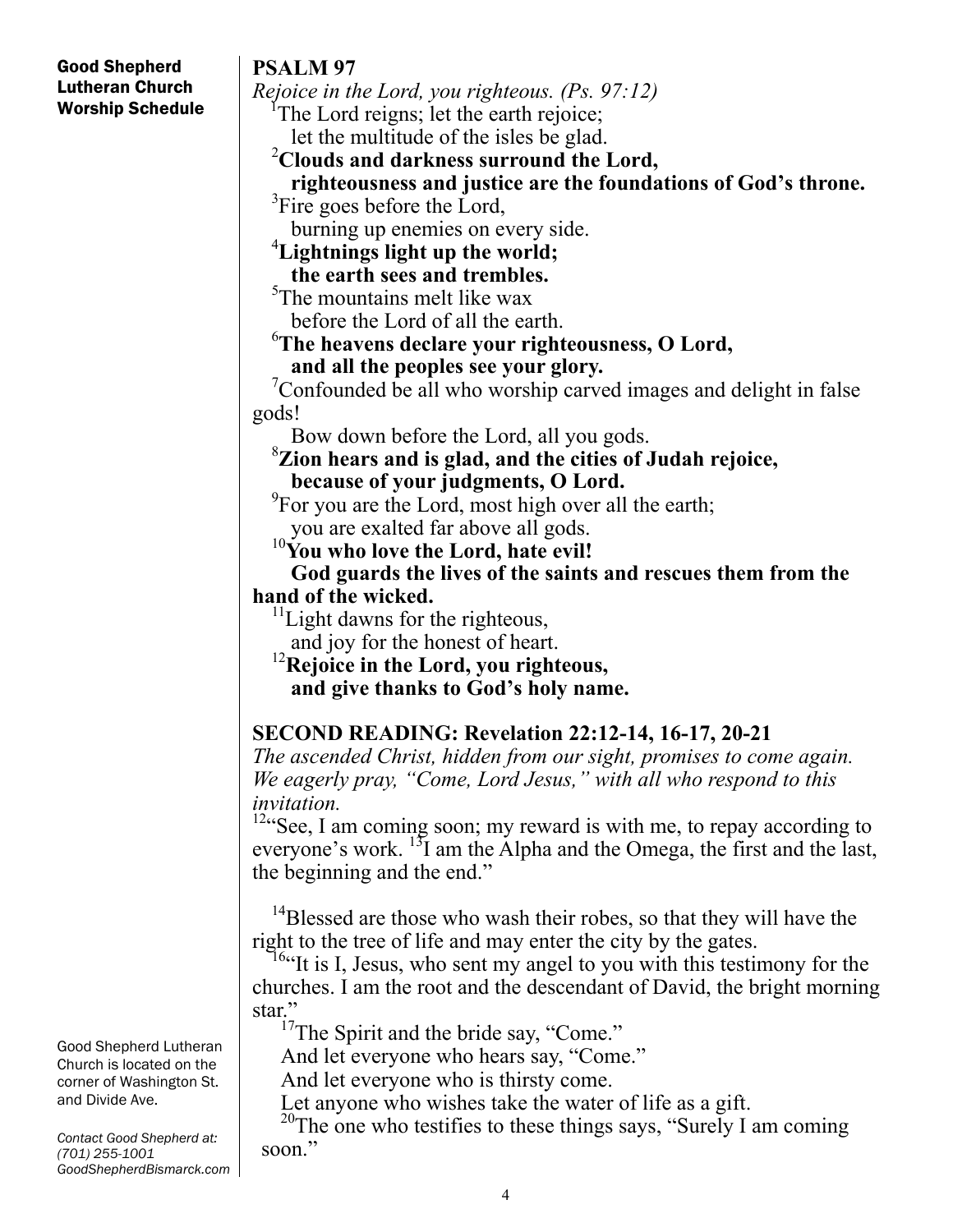Amen. Come, Lord Jesus! <sup>21</sup>The grace of the Lord Jesus be with all the saints. Amen.

The word of the Lord. **Thanks be to God.**

**GOSPEL SONG:** "Heaven is in my Heart."

#### **GOSPEL: John 17:20-26**

*Jesus prays that the life of his followers will be characterized by an intimate unity of identity with God. To be so identified with God means also to share in God's mission: to proclaim the word that will bring others into this same unity.* 

[Jesus prayed:]  $^{20}$ "I ask not only on behalf of these, but also on behalf of those who will believe in me through their word,  $^{21}$  that they may all be one. As you, Father, are in me and I am in you, may they also be in us, so that the world may believe that you have sent me.  $^{22}$ The glory that you have given me I have given them, so that they may be one, as we are one,  $^{23}$ I in them and you in me, that they may become completely one, so that the world may know that you have sent me and have loved them even as you have loved me. <sup>24</sup>Father, I desire that those also, whom you have given me, may be with me where I am, to see my glory, which you have given me because you loved me before the foundation of the world.

<sup>25</sup> Righteous Father, the world does not know you, but I know you; and these know that you have sent me. 26I made your name known to them, and I will make it known, so that the love with which you have loved me may be in them, and I in them."

The Gospel of the Lord. **Praise to you, O Christ.**

**SERMON**

**SONG OF THE DAY: "**Lord I need You"

All rights reserved. Used by permission. All Words & Music re-printed by permission. All Rights Reserved. CCLI # 1164925. OneLicense.net #A-710780. CVLI License #502354650. SundaysandSeasons.com. Augsburg Fortress Annual Liturgies License 26440

Worship questions or conversations contact: Peder Gulleson at <u>peder@goodshepherdbismarck.com</u><br>or 255-1001.

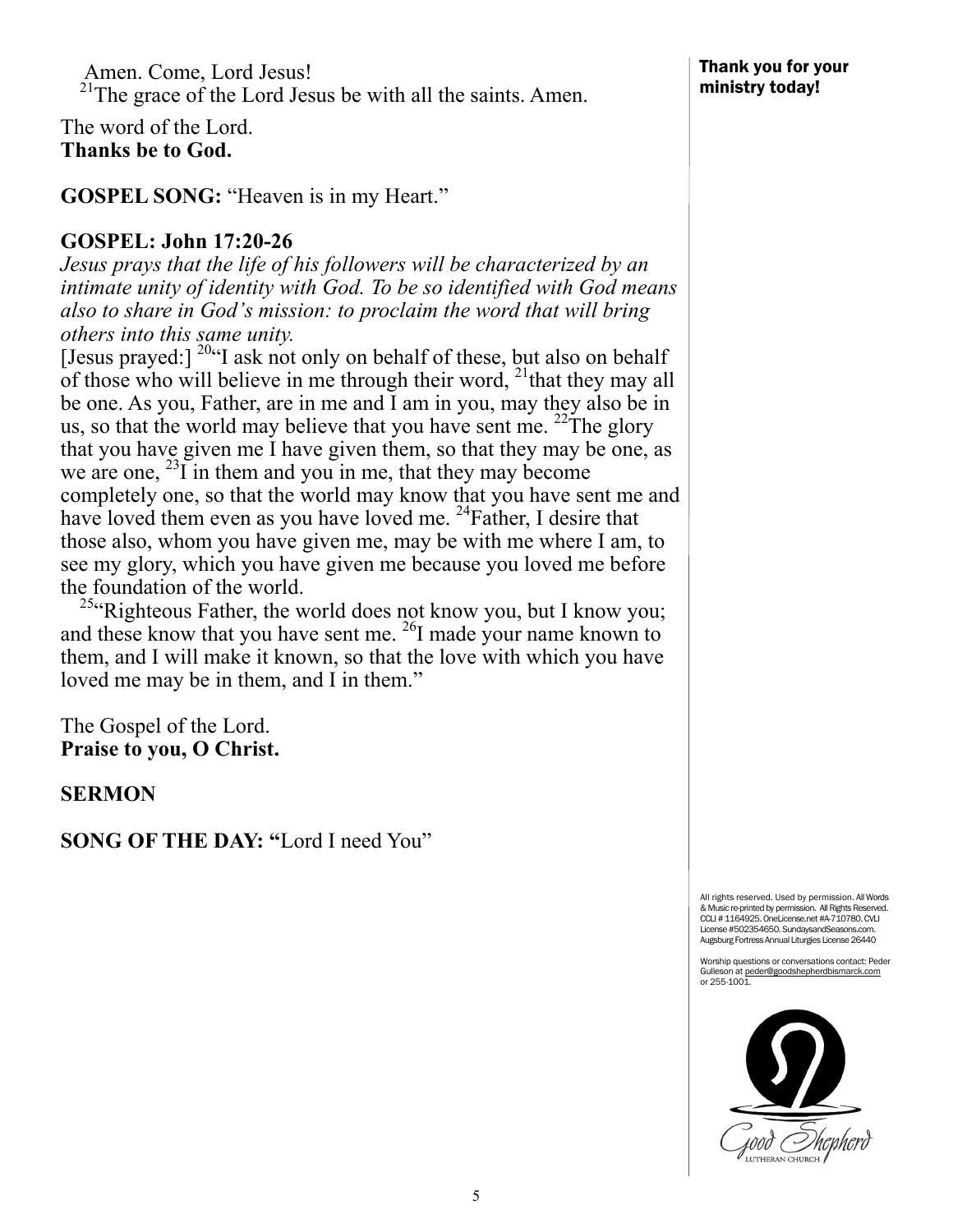#### **APOSTLE'S CREED**

**I believe in God, the Father almighty, creator of heaven and earth.**

**I believe in Jesus Christ, God's only Son, our Lord, who was conceived by the Holy Spirit, born of the virgin Mary, suffered under Pontius Pilate, was crucified, died, and was buried; he descended to the dead On the third day he rose again; he ascended into heaven, he is seated at the right hand of the Father, and he will come to judge the living and the dead.**

**I believe in the Holy Spirit,**

**the holy catholic church, the communion of saints, the forgiveness of sins, the resurrection of the body, and the life everlasting. Amen.**

#### **PRAYERS OF INTERCESSION**

Set free from captivity to sin and death, we pray to the God of resurrection for the church, people in need, and all of creation.

#### *A brief silence.*

Holy God, make your people one as you and your Son are one. Extend the gifts we have been given by your Spirit to all people, especially those experiencing division or questioning your love. God, in your mercy,

#### **hear our prayer.**

Make worthy the work of scientists who look to the stars and planets, as well as scientists who look to atoms and molecules. Bring innovation and well-being to humanity through their discoveries. God, in your mercy,

#### **hear our prayer.**

Keep in our minds those who have died in war, both military and civilians (*especially*). May we honor them by seeking peaceful solutions to the conflicts that arise among nations and peoples. God, in your mercy,

#### **hear our prayer.**

Grant freedom to all who are overwhelmed by chronic illness, depression, or constant worry (*especially*). Open them to receive health and salvation in Christ Jesus through the Spirit's gift of faith. God, in your mercy, **hear our prayer.**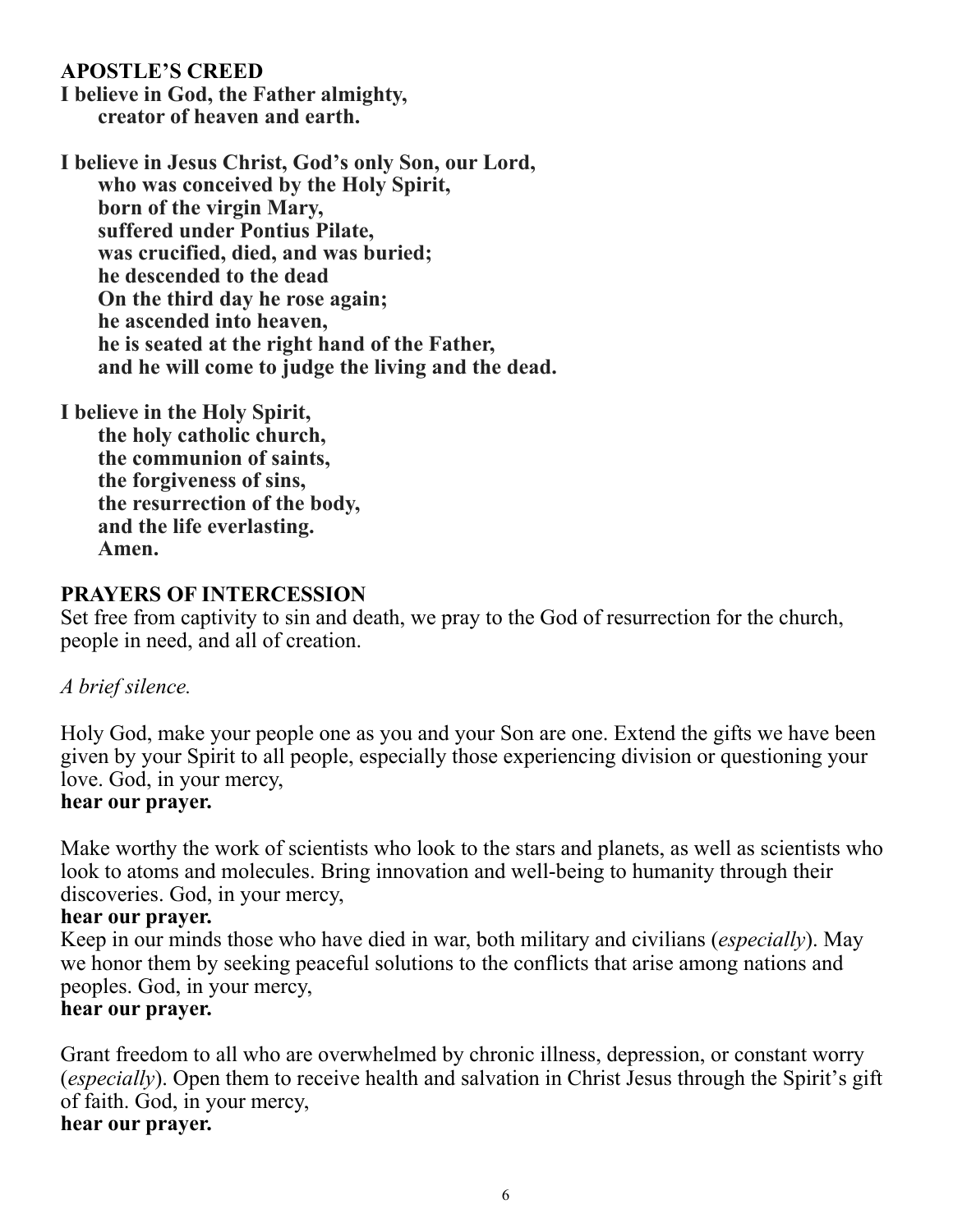Stir imagination and understanding throughout the church in the work of poets, theologians, and hymnwriters (*like Jiřī Tranovský, whom we commemorate today*). Lead us into new visions and fresh expressions of your presence. God, in your mercy,

#### **hear our prayer.**

Unite us with the saints who have died and been raised in Jesus. Train us to wait with eager longing for Christ to come again, even as we sense his presence with us now. God, in your mercy,

#### **hear our prayer.**

In your mercy, O God, respond to these prayers, and renew us by your life-giving Spirit; through Jesus Christ, our Savior. **Amen.**

**PEACE**  The peace of Christ be with you always. **And also with you.**

# **Meal**

*God feeds us with the presence of Jesus Christ.* 

### **MISSION AND MINISTRY ANNOUNCEMENTS**

**OFFERING SONG**: "Give Me Jesus."

### **OFFERING PRAYER**

Living God, you gather the wolf and the lamb to feed together in your peaceable reign, and you welcome us all at your table. Reach out to us and show us your wounded and risen body, that we may be believe in Jesus Christ, our Savior and Lord. **Amen.**